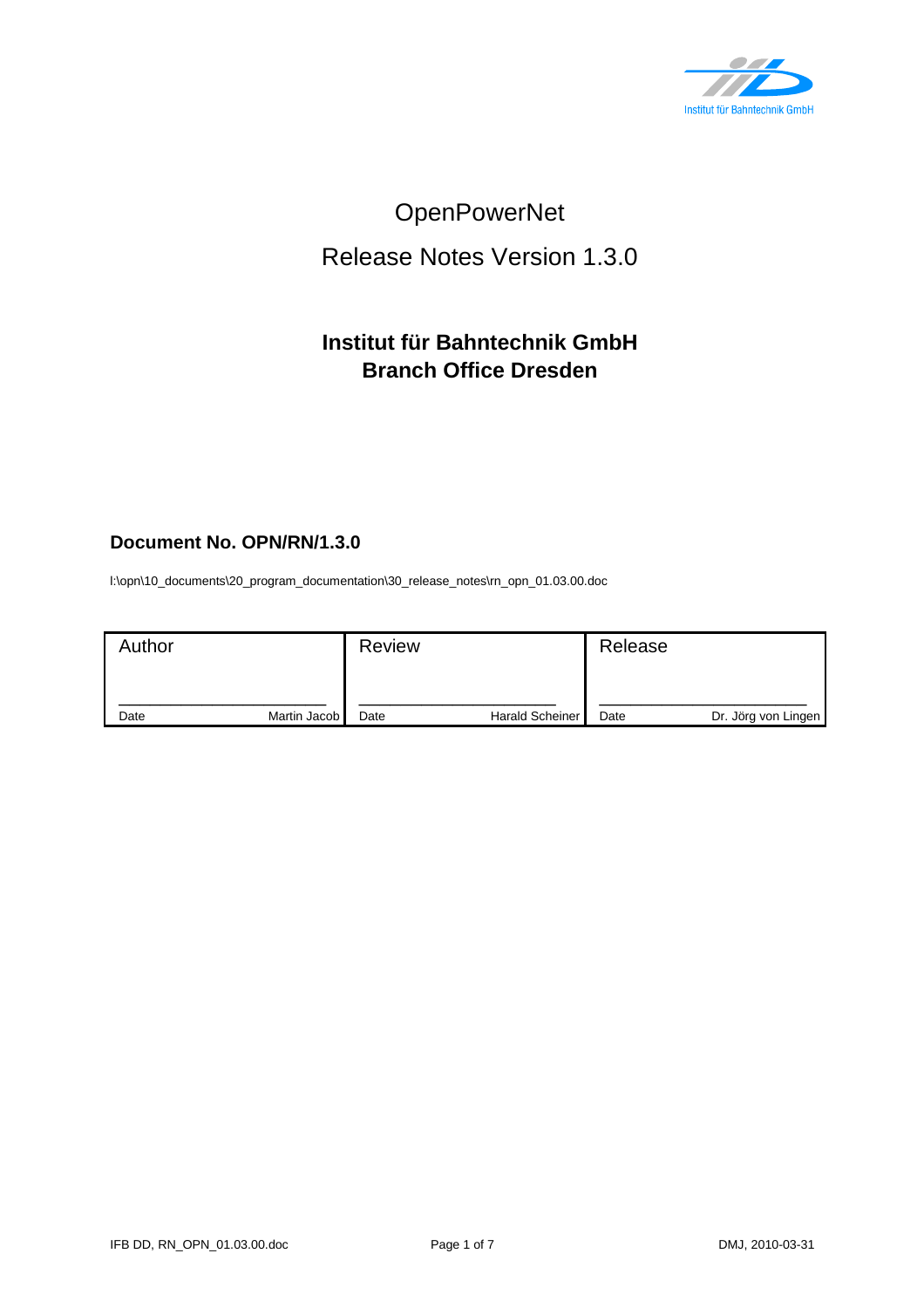#### **1 Introduction**

#### **1.1 Overview**

The purpose of this document is to describe the changes and the status of OpenPowerNet version 1.3.0. The document contains:

- List of delivered files on DVD,
- Description of the main functionality,
- Any restrictions known,
- List of corresponding documentation and
- Known issues.

#### **1.2 Configuration**

See document Installation Instruction version 1.3.0 for required third-party software versions.

#### **1.3 Acronyms and abbreviations**

The following abbreviations are used within this document.

| <b>Abbreviation</b> | <b>Description</b>         |
|---------------------|----------------------------|
| I DVD               | Digital Versatile Disk     |
| DC                  | <b>Direct Current</b>      |
| <b>AC</b>           | <b>Alternating Current</b> |

## **2 List of files on DVD delivery**

```
OPN_InstallationInstruction_1.3.0.pdf 
OPN_ReleaseNotes_1.3.0.pdf 
OPN_UserManual_1.3.0.pdf 
OpenPowerNet\my.ini 
OpenPowerNet\createUser.bat 
OpenPowerNet\OpenPowerNet-1.3.0.zip 
OpenTrack\OpenTrack.V_1.5.5_2009-03-19.zip 
ThirdPartyPrograms\HASPUserSetup.exe 
ThirdPartyPrograms\jre-6u14-windows-i586.exe 
ThirdPartyPrograms\MCRInstaller_R2009a_win32.exe 
ThirdPartyPrograms\MCRInstaller_R2009a_win64.exe 
ThirdPartyPrograms\mysql-connector-odbc-3.51.27-win32.msi 
ThirdPartyPrograms\mysql-connector-odbc-5.1.5-win32.msi 
ThirdPartyPrograms\mysql-connector-odbc-5.1.5-winx64.msi 
ThirdPartyPrograms\mysql-essential-5.0.67-win32.msi
ThirdPartyPrograms\mysql-essential-5.0.67-winx64.msi 
ThirdPartyPrograms\mysql-gui-tools-5.0-r14-win32.msi 
ThirdPartyPrograms\odbcad32 (x86).lnk 
ThirdPartyPrograms\odbcad32.lnk 
ThirdPartyPrograms\vcredist_x64.exe 
ThirdPartyPrograms\vcredist_x86.exe 
update\artifacts.xml 
update\content.xml 
update\index.html 
update\site.xml 
update\features\de.bahntechnik.dd.opn.bin_1.3.0.v_201003311200.jar
```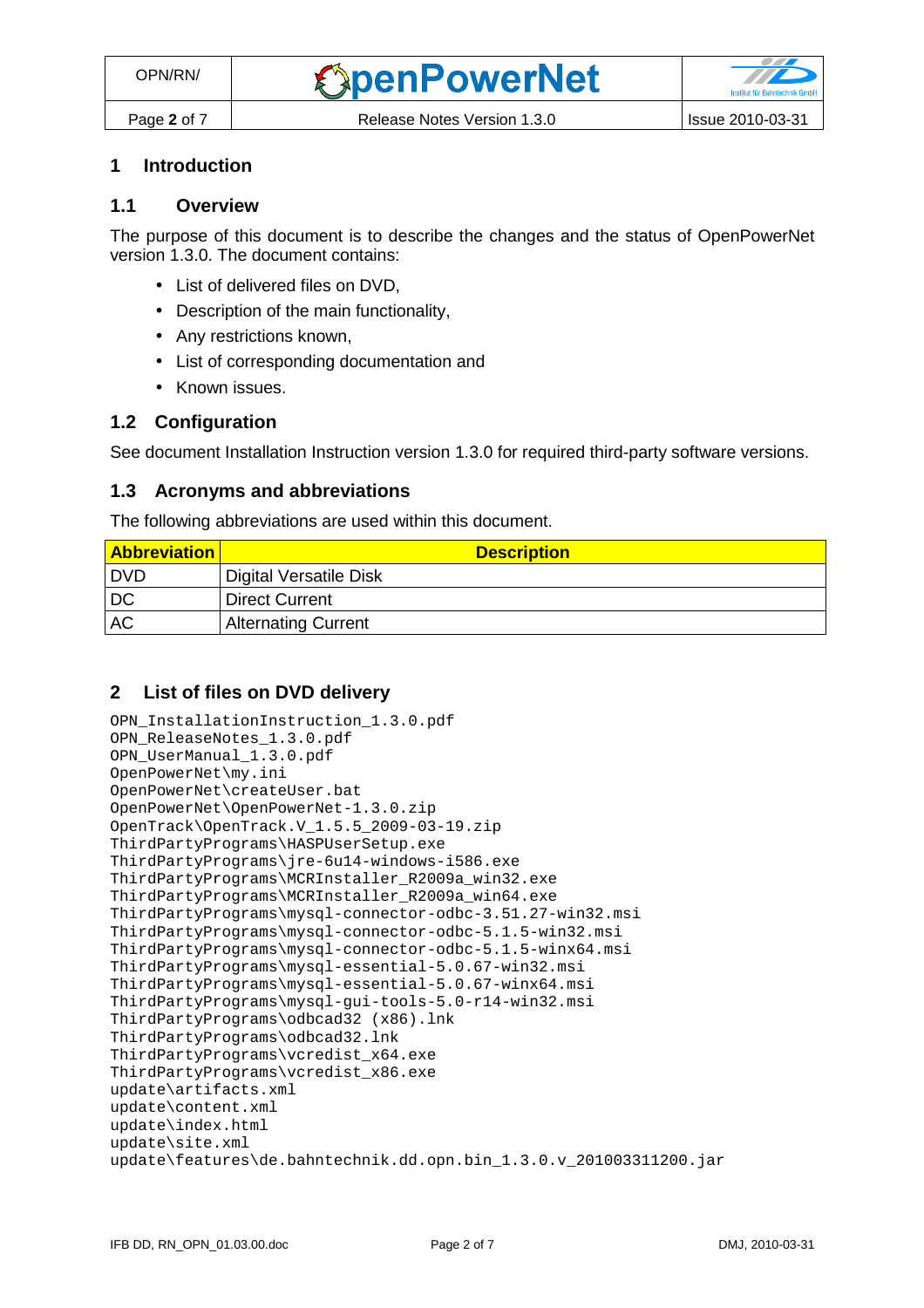| DPN/RN/     | <b><i><u>SpenPowerNet</u></i></b> |                  |
|-------------|-----------------------------------|------------------|
| Page 3 of 7 | Release Notes Version 1.3.0       | Issue 2010-03-31 |

update\features\de.bahntechnik.dd.opn.psc.prj.ui\_0.3.0.v\_201003311200.jar update\features\de.bahntechnik.dd.opn.ui\_0.3.0.v\_201003311200.jar update\plugins\de.bahntechnik.dd.opn.ana.help\_0.3.0.v\_201003311200.jar update\plugins\de.bahntechnik.dd.opn.ana\_0.3.0.v\_201003311200.jar update\plugins\de.bahntechnik.dd.opn.bin.help\_1.3.0.a1\_201002110900.jar update\plugins\de.bahntechnik.dd.opn.bin\_1.3.0.v\_201003311200.jar update\plugins\de.bahntechnik.dd.opn.psc.prj.ui.diagram\_0.3.0.v\_201003311200.jar update\plugins\de.bahntechnik.dd.opn.psc.prj.ui.edit 0.3.0.v 201003311200.jar update\plugins\de.bahntechnik.dd.opn.psc.prj.ui.editor 0.3.0.v 201003311200.jar update\plugins\de.bahntechnik.dd.opn.psc.prj.ui.help\_0.3.0.v\_201003311200.jar update\plugins\de.bahntechnik.dd.opn.psc.prj.ui\_0.3.0.v\_201003311200.jar update\plugins\de.bahntechnik.dd.opn.ui.help\_0.3.0.v\_201003311200.jar update\plugins\de.bahntechnik.dd.opn.ui\_0.3.0.v\_201003311200.jar update\plugins\de.bahntechnik.dd.opn.util\_0.1.1.v\_201001110000.jar update\plugins\de.bahntechnik.dd.util\_1.0.3.v\_200908261600.jar update\web\site.css update\web\site.xsl

## **3 Main functionality**

OpenPowerNet version 1.3.0 has the following main functionality:

- Calculation of AC, 2AC and DC power supply system,
- Calculation of magnetic coupling of conductors is done internally,
- Calculation of tractive effort used by OpenTrack and analysis,
- Calculation of braking effort for analysis,
- Evaluation of tractive and braking current limitation,
- Calculation of electrical engines with single or multiple propulsion systems,
- Division of power consumption for multiple Train Operating Companies,
- Evaluation of station energy storage for stabilisation of line voltage,
- Evaluation of engine energy storage,
- Consideration of coasting behaviour of the courses,
- Calculation of short circuit currents,
- Quick evaluation of network structure using constant current engine model,
- Visualisation of results using analysis of data with prepared Excel-Files and
- Visualisation of results using the automated analysis of the Analysis Tool.

The latest changes since version 1.2.1 are as follows:

- **General:** 
	- Bugfix 359: For limited auxiliary power and consuming engine the regenerated power was not added to auxPower\_kW in database.
	- Bugfix 358: For limited auxiliary power the engine never achieved a positive effort. As no traction power is needed for  $v=0$  (P=F<sup>\*</sup>v), the full effort can be achieved for  $v=0$  now.
	- Bugfix 352: Effort requests where previously limited according to the ATM model while outside of timescope. Now the requests are returned to OT as requested to reach the same train positions like in simulation without OPN at the beginning of timescope.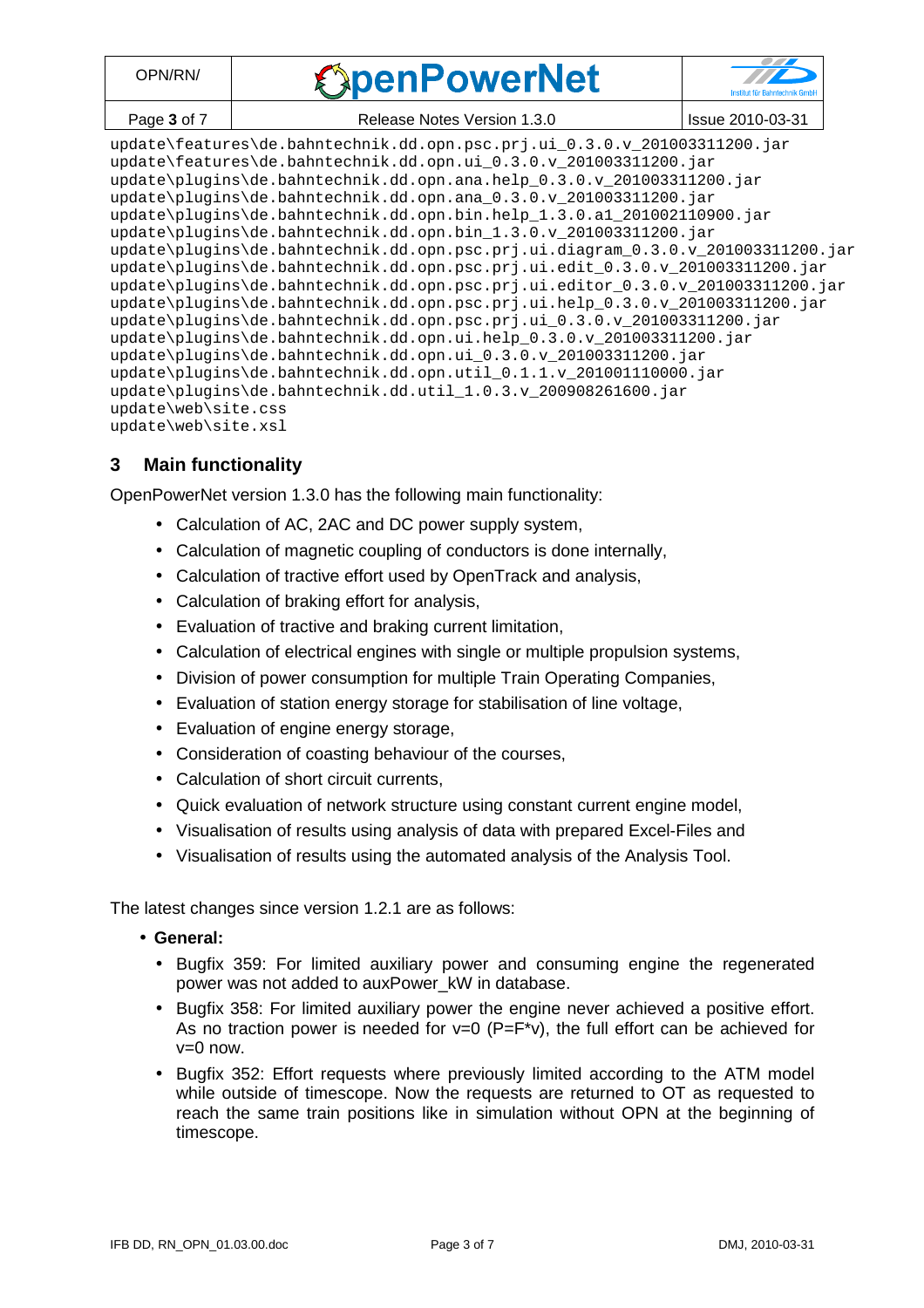| OPN/RN/     | <b><i><u>SpenPowerNet</u></i></b> |                  |
|-------------|-----------------------------------|------------------|
| Page 4 of 7 | Release Notes Version 1.3.0       | Issue 2010-03-31 |

- Skip Big Effort Changes: When active than the requested effort is limit to the train resistance in case:
	- $\bullet$  old effort  $<$  0kN.
	- new requested effort  $> 0$  kN,
	- the engine is inside an electrical network and
	- NEW: the new requested effort > train resistance.
- Bugfix: The last timestep of a course was not simulated in OPN in case the trainDied request sent by OT had the same timestamp.
- Check that all time steps are in the simulation time step raster set in OpenTrack. If the check fails the simulation will be terminated.
- Bugfix 368: Set internal ID for track based on network instead of line, which could lead to wrong conductor display in Automatic Analysis.
- Linked files in project file (rstFile, switchStateFile, typedefsFile) may now be defined using relative path to project file.
- Display warning instead of error if project file uses invalid schema version.

#### • **Excel Analysis:**

- Bugfix: PowerSupply2.xls: Correct display of values in combobox for SELECTION (2) tab.
- Voltage.xls: Increase the course curve to max 100 values.
- Add engine energy storage Excel file.
- Update all prepared Excel files to Excel 2007.
- Removed database password from queries inside prepared Excel files. It is advised to configure an ODBC connection named "pscresults" with user "opndbusr" and empty password.
- Change element Train to Course and attribute trainID to courseID in OpenPowerNet schema.
- Change column trainID to courseID in database table engine.

#### • **Analysis Tool:**

- Added possibility to select output file type Excel or PDF according to license model
- Added button "Autofill row" to selection dialogue for lines. It may be used to automatically make a selection for the visible items according to the selected chart type. The first matching reference item found in list or the reference item of type "Earth" and name "E" of the line will be selected.
- Write information file to output directory.
- Print header and footer on each output page.
- Speedup for Excel file creation.
- Display miliseconds in selection and output.
- Data sheets are hidden in output files. This is optional for full license.
- Added setup dialogue.
- Added watermark. This is optional for full license.
- Added possibility to add custom footer logo.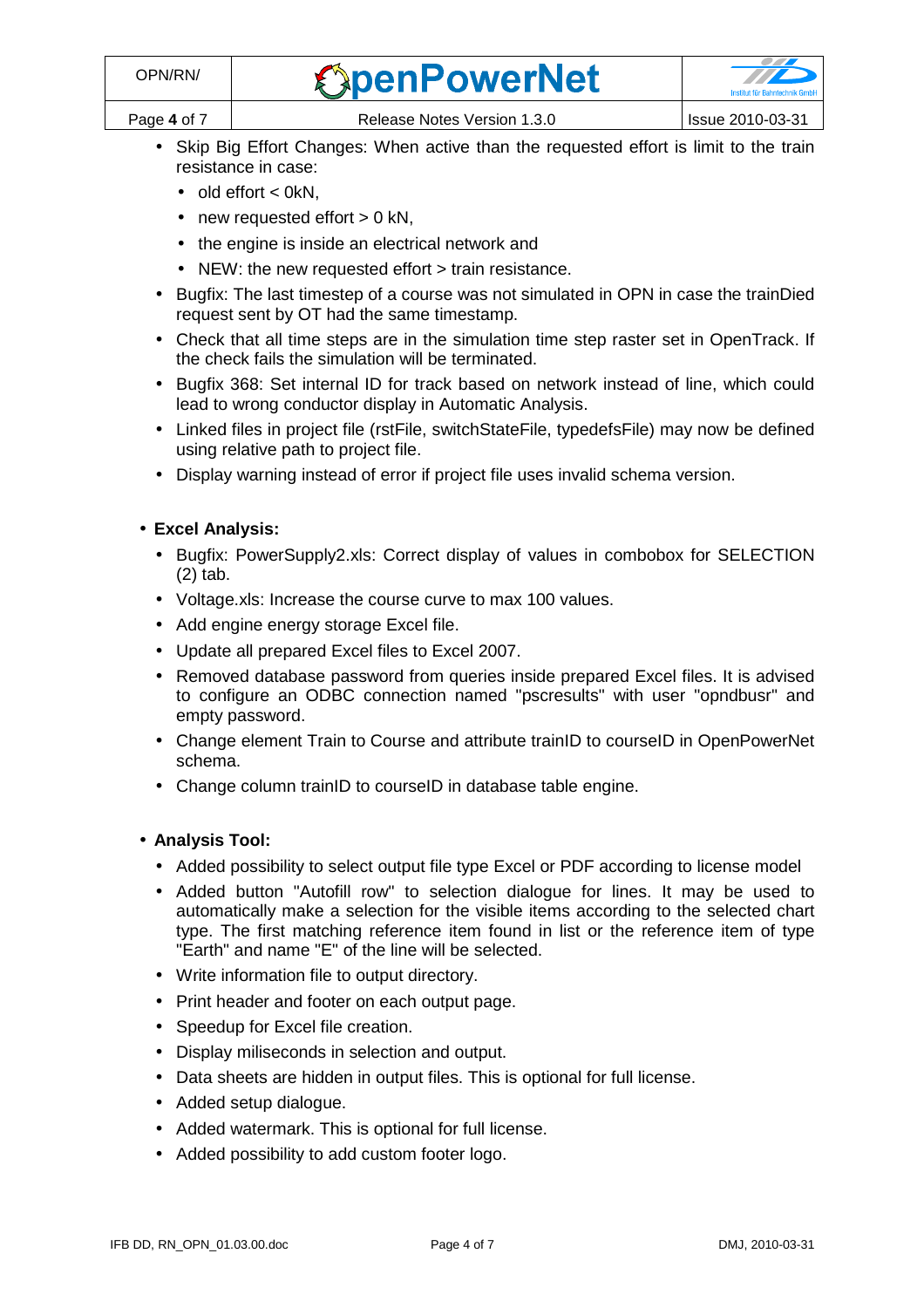- Moved overview sheets before data sheets.
- Vehicles: Added columns "eta\_Brake", "eta\_Brake\_Net", "E\_AUX\_total" and columns for energy storage.
- Added description page for overview tables.
- Reworked formatting of overview tables.
- Improved detection of number format for chart axes.
- Fixed energy overview: Energy of storages was included in substations energy.
- Bugfix for vehicles energy with timestep  $!= 1.0$  s.
- Bugfix for energy calculation of network without connectors.
- Bugfix for mixed substation with TwoWindingTrafo and AutoTrafo.

## • **GUI:**

• Add engine energy storage Excel file to GUI menus.

#### • **ATM:**

- Add energy storage for engines
	- with load models:
		- saver,
		- recovery
	- and unload models:
		- panto I max,
		- storage\_P\_max,
		- storage P aux,
		- storage\_P\_traction and
		- storage P traction ratio.
	- Each engine may have multiple storages. The share of the available or provided energy considered by the storage can be specified for each energy storage.
- Bugfix: The current limitation iteration could fail for braking engines which had no maxRecoveryVoltage set.
- The value of auxPower kW in table enginedata now includes the power of the eddy current brakes.
- Bugfix 374: Allow coasting engine to use electrical brake.
- Improved current limitation iteration for more stability.
- **PSC** 
	- Bugfix 349: Coupling calculation in the first section was incorrect in case earth node was not at the first slice in a line.

## **4 Known restrictions**

OpenPowerNet is tested with OpenTrack version 1.5.5 (2009-03-19) and should only be used with this version.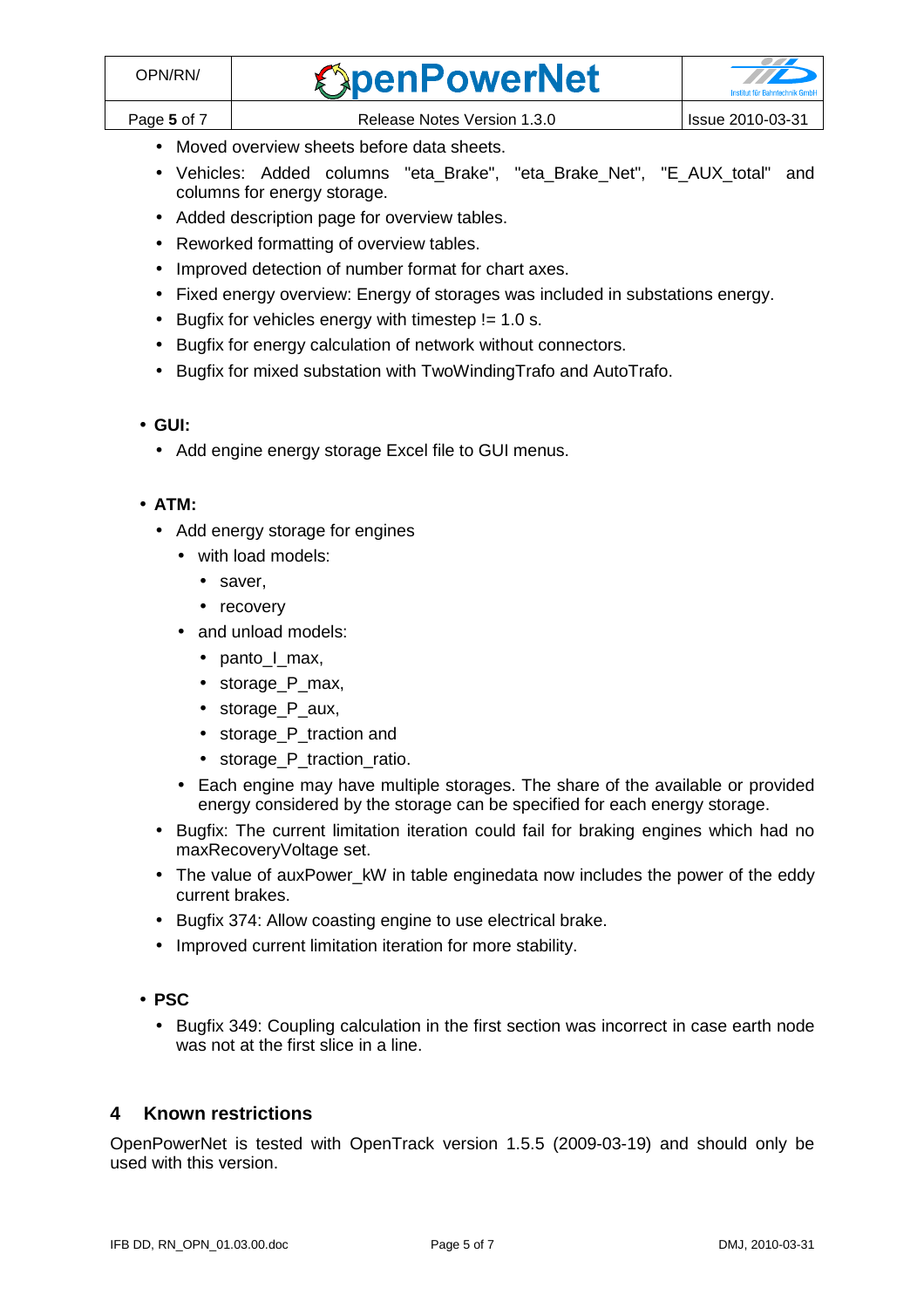| OPN/RN/     | <b><i><u>SpenPowerNet</u></i></b> | a de la propiedad de la caracción de la caracción de la caracción de la caracción de la caracción de<br>Institut für Bahntechnik GmbH |
|-------------|-----------------------------------|---------------------------------------------------------------------------------------------------------------------------------------|
| Page 6 of 7 | Release Notes Version 1.3.0       | Issue 2010-03-31                                                                                                                      |

OpenPowerNet is a single user application. It is not tested to use the same database for multiple users at the same time.

The Engine-File uses the RailML rollingstock schema version 1.03 with OpenPowerNet specific extensions and is therefore not 100% compatible with the mentioned version 1.03.

## **5 Version of corresponding documentation**

The following table lists the version of the documents related to OpenPowerNet 1.3.0.

| <b>Document</b>          | <b>Version</b> |
|--------------------------|----------------|
| Installation Instruction | 1.3.0          |
| User Manual              | 1.3.0<br>-1    |